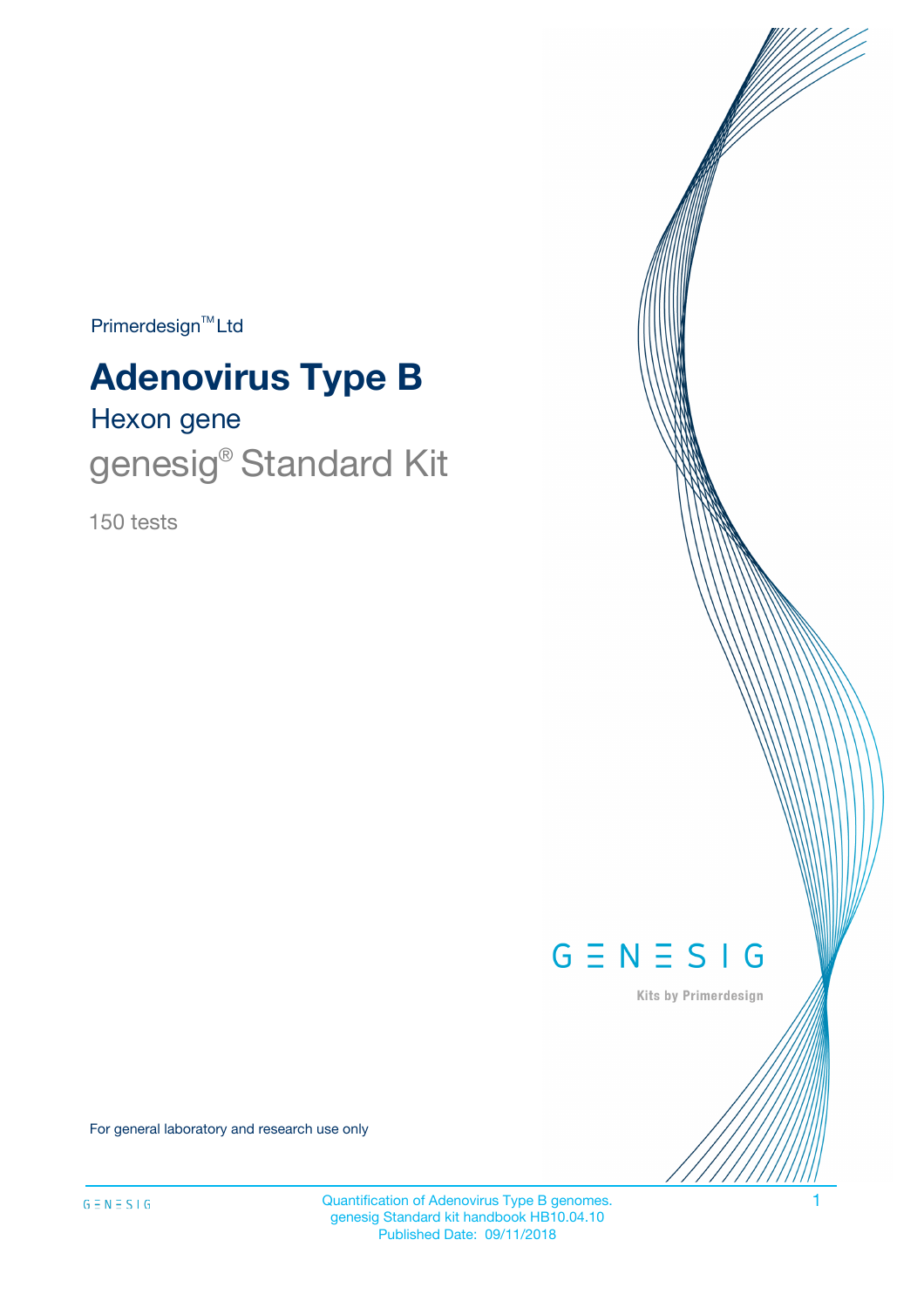### Introduction to Adenovirus Type B

Adenoviruses are medium-sized (60-90 nm), non-enveloped icosahedral viruses containing double-stranded DNA. Adenoviruses represent the largest nonenveloped viruses, because they are the maximum size able to be transported through the endosome (i.e. envelope fusion is not necessary). The virion also has a unique "spike" or fibre associated with each penton base of the capsid (see picture below) that aids in attachment to the host cell via the coxsackie-adenovirus receptor on the surface of the host cell. There are 51 immunologically distinct human adenovirus serotypes (6 species: Human adenovirus A through F) that can cause human infections ranging from respiratory disease (mainly species HAdV-B and C), and conjunctivitis (HAdV-B and D), to gastroenteritis (HAdV-F serotypes 40 and 41). Adenoviruses are unusually stable to chemical or physical agents and adverse pH conditions, allowing for prolonged survival outside of the body and water. Adenoviruses are primarily spread via respiratory droplets, however they can also be spread by fecal routes as well.

The adenovirus genome is linear, non-segmented double stranded (ds) DNA which is around 30-38Kbp. This allows the virus to theoretically carry 30 to 40 genes. Although this is significantly larger than other viruses in its Baltimore group it is still a very simple virus and is heavily reliant on the host cell for survival and replication. An interesting feature of this viral genome is that it has a terminal 55 KD protein associated with each of the 5' ends of the linear dsDNA, these are used as primers in viral replication and ensure that the ends of the virus' linear genome are adequately replicated.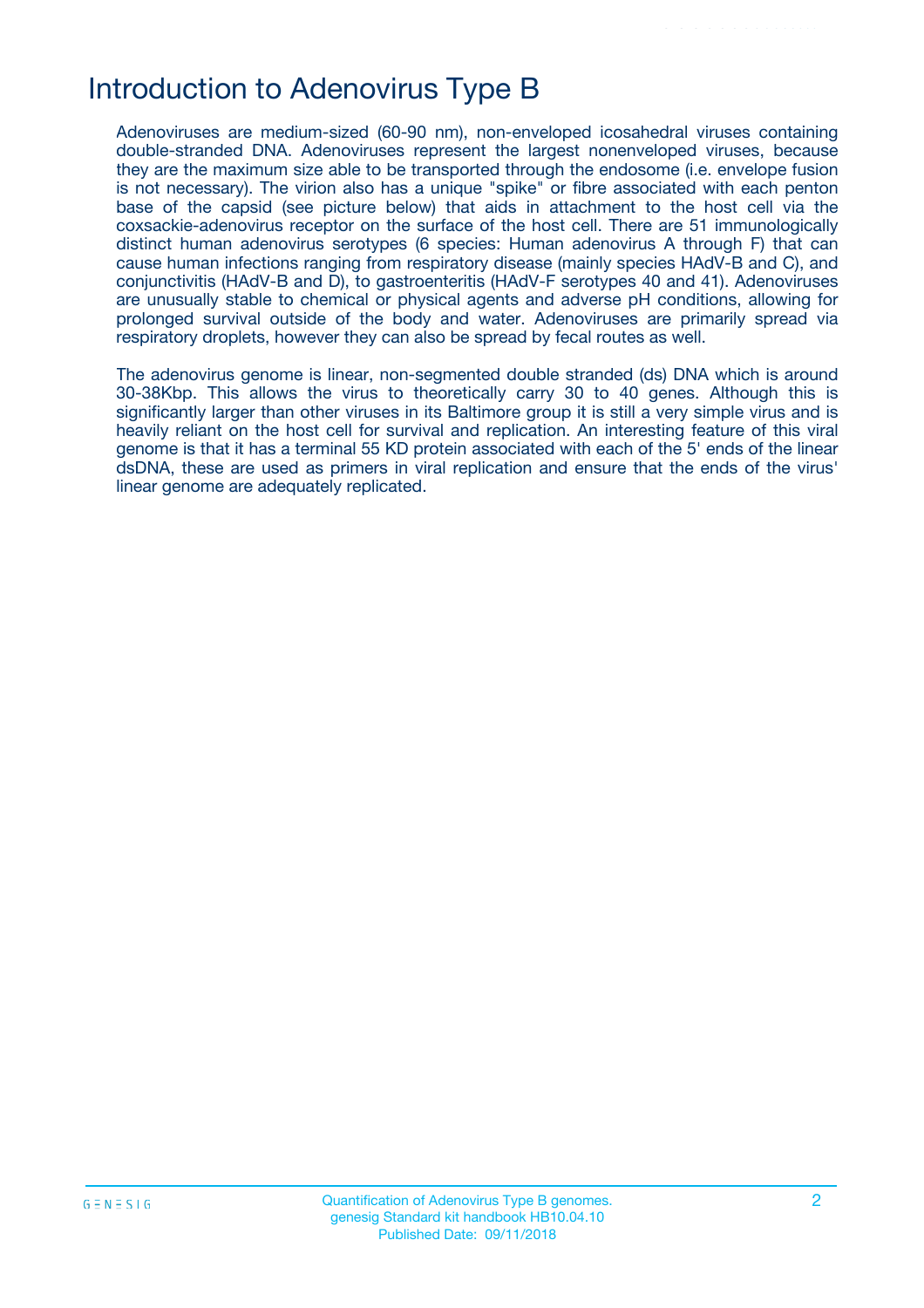### **Specificity**

The Primerdesign genesig Kit for Adenovirus Type B (AdVB) genomes is designed for the in vitro quantification of AdVB genomes. The kit is designed to have a broad detection profile. Specifically, the primers represent 100% homology with over 95% of the NCBI database reference sequences available at the time of design.

The dynamics of genetic variation means that new sequence information may become available after the initial design. Primerdesign periodically reviews the detection profiles of our kits and when required releases new versions.

The target sequence (hexon gene) has previously been shown to be a good genetic marker for Adenovirus in other real time PCR based studies (Hernroth et.at 2002). The primers and probe sequences in this kit have 100% homology with over 95% of NCBI database sequences.

If you require further information, or have a specific question about the detection profile of this kit then please send an e.mail to enquiry@primerdesign.co.uk and our bioinformatics team will answer your question.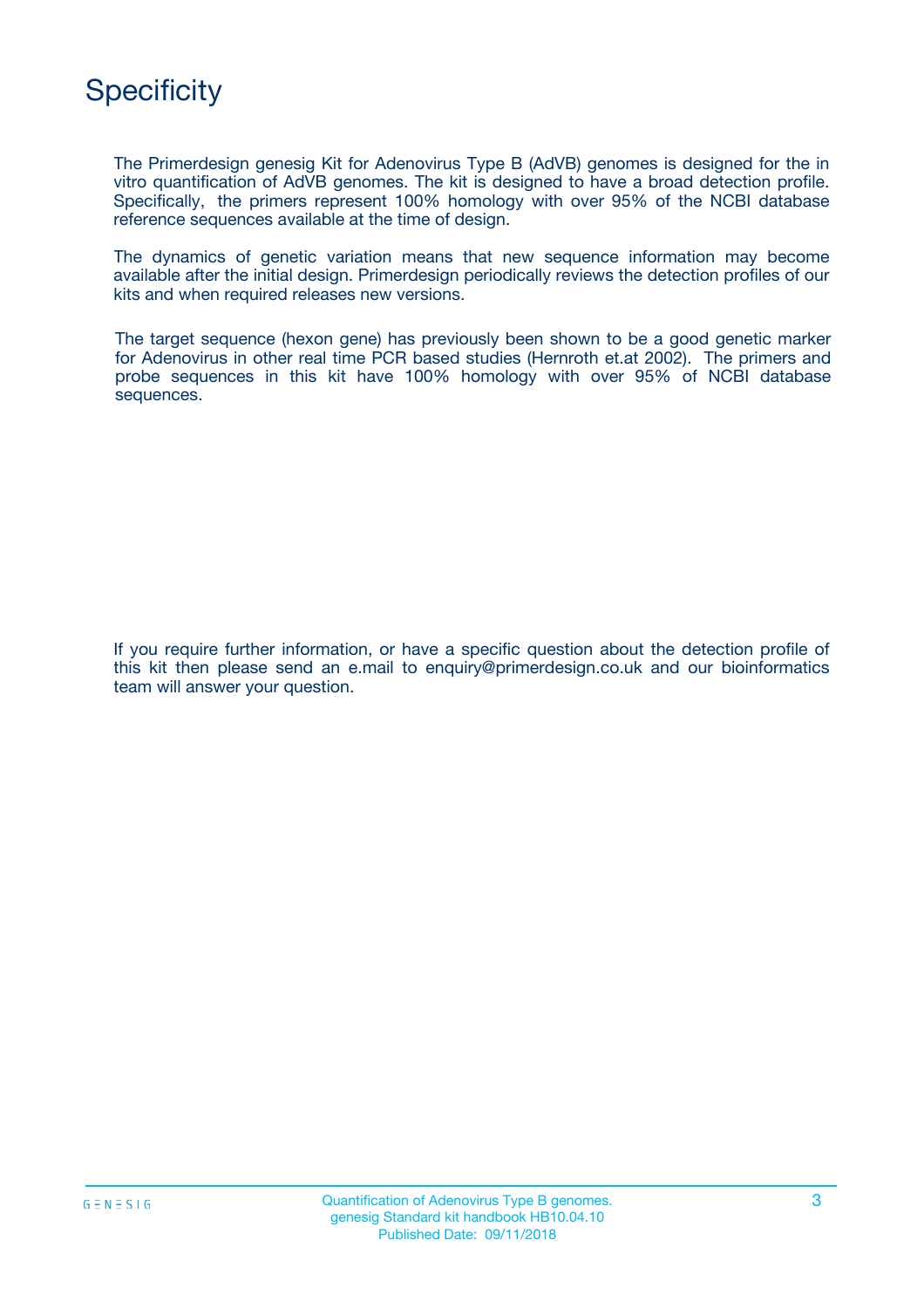### Kit contents

- **AdVB specific primer/probe mix (150 reactions BROWN)** FAM labelled
- **AdVB positive control template (for Standard curve RED)**
- **RNase/DNase free water (WHITE)** for resuspension of primer/probe mixes
- **Template preparation buffer (YELLOW)** for resuspension of positive control template and standard curve preparation

### Reagents and equipment to be supplied by the user

#### **Real-time PCR Instrument**

#### **Extraction kit**

This kit is recommended for use with genesig Easy DNA/RNA extraction kit. However, it is designed to work well with all processes that yield high quality RNA and DNA with minimal PCR inhibitors.

#### **oasig**TM **lyophilised or Precision**®**PLUS 2X qPCR Master Mix**

This kit is intended for use with oasig or PrecisionPLUS2X qPCR Master Mix.

**Pipettors and Tips**

**Vortex and centrifuge**

**Thin walled 1.5 ml PCR reaction tubes**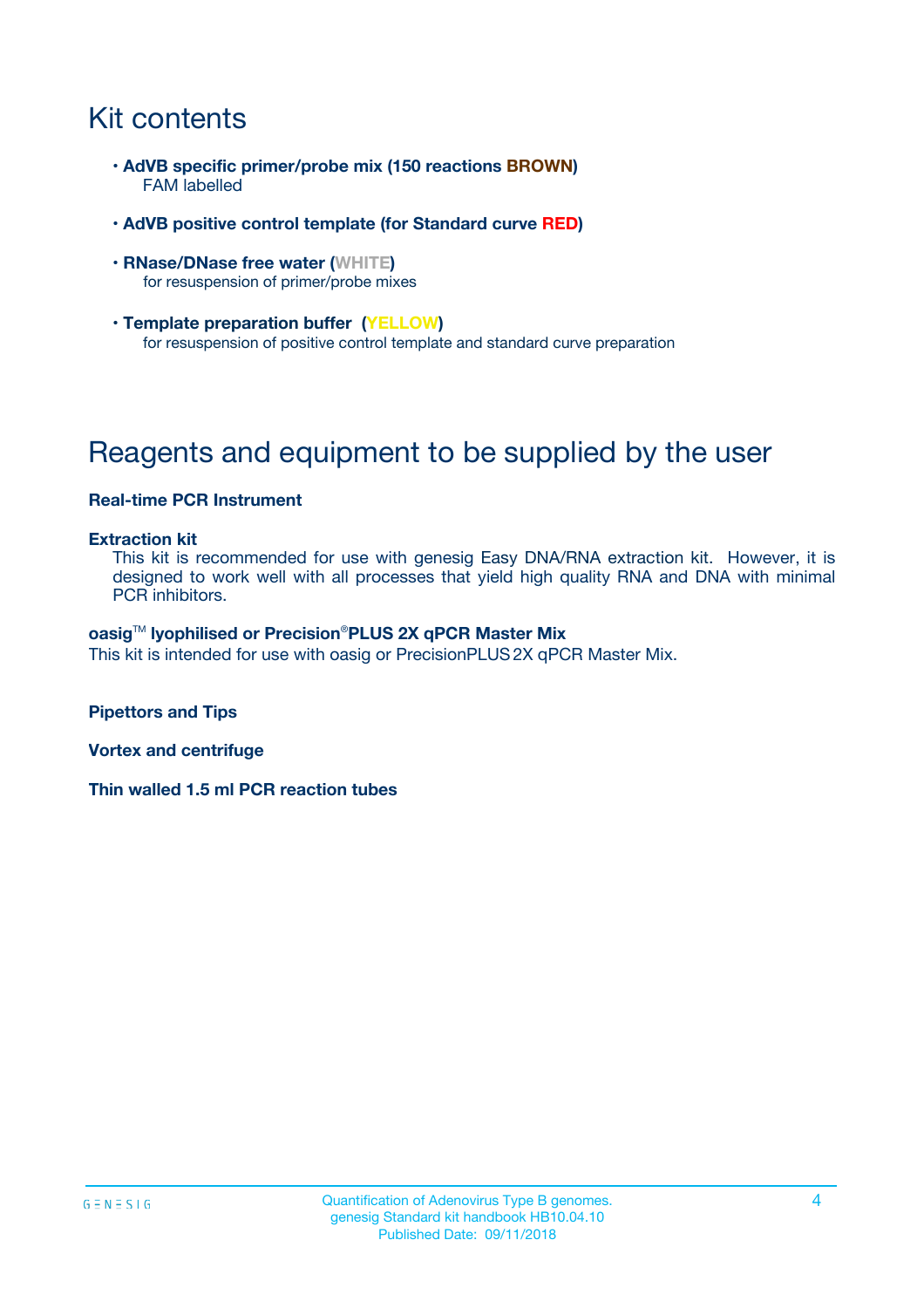### Kit storage and stability

This kit is stable at room temperature but should be stored at -20ºC on arrival. Once the lyophilised components have been resuspended they should not be exposed to temperatures above -20°C for longer than 30 minutes at a time and unnecessary repeated freeze/thawing should be avoided. The kit is stable for six months from the date of resuspension under these circumstances.

If a standard curve dilution series is prepared this can be stored frozen for an extended period. If you see any degradation in this serial dilution a fresh standard curve can be prepared from the positive control.

Primerdesign does not recommend using the kit after the expiry date stated on the pack.

#### Suitable sample material

All kinds of sample material suited for PCR amplification can be used. Please ensure the samples are suitable in terms of purity, concentration, and DNA integrity. Always run at least one negative control with the samples. To prepare a negative-control, replace the template DNA sample with RNase/DNase free water.

#### Dynamic range of test

Under optimal PCR conditions genesig AdVB detection kits have very high priming efficiencies of >95% and can detect less than 100 copies of target template.

#### Notices and disclaimers

This product is developed, designed and sold for research purposes only. It is not intended for human diagnostic or drug purposes or to be administered to humans unless clearly expressed for that purpose by the Food and Drug Administration in the USA or the appropriate regulatory authorities in the country of use. During the warranty period Primerdesign genesig detection kits allow precise and reproducible data recovery combined with excellent sensitivity. For data obtained by violation to the general GLP guidelines and the manufacturer's recommendations the right to claim under guarantee is expired. PCR is a proprietary technology covered by several US and foreign patents. These patents are owned by Roche Molecular Systems Inc. and have been sub-licensed by PE Corporation in certain fields. Depending on your specific application you may need a license from Roche or PE to practice PCR. Additional information on purchasing licenses to practice the PCR process may be obtained by contacting the Director of Licensing at Roche Molecular Systems, 1145 Atlantic Avenue, Alameda, CA 94501 or Applied Biosystems business group of the Applera Corporation, 850 Lincoln Centre Drive, Foster City, CA 94404. In addition, the 5' nuclease assay and other homogeneous amplification methods used in connection with the PCR process may be covered by U.S. Patents 5,210,015 and 5,487,972, owned by Roche Molecular Systems, Inc, and by U.S. Patent 5,538,848, owned by The Perkin-Elmer Corporation.

### Trademarks

Primerdesign™ is a trademark of Primerdesign Ltd.

genesig $^\circledR$  is a registered trademark of Primerdesign Ltd.

The PCR process is covered by US Patents 4,683,195, and 4,683,202 and foreign equivalents owned by Hoffmann-La Roche AG. BI, ABI PRISM® GeneAmp® and MicroAmp® are registered trademarks of the Applera Genomics (Applied Biosystems Corporation). BIOMEK® is a registered trademark of Beckman Instruments, Inc.; iCycler™ is a registered trademark of Bio-Rad Laboratories, Rotor-Gene is a trademark of Corbett Research. LightCycler™ is a registered trademark of the Idaho Technology Inc. GeneAmp®, TaqMan® and AmpliTaqGold® are registered trademarks of Roche Molecular Systems, Inc., The purchase of the Primerdesign reagents cannot be construed as an authorization or implicit license to practice PCR under any patents held by Hoffmann-LaRoche Inc.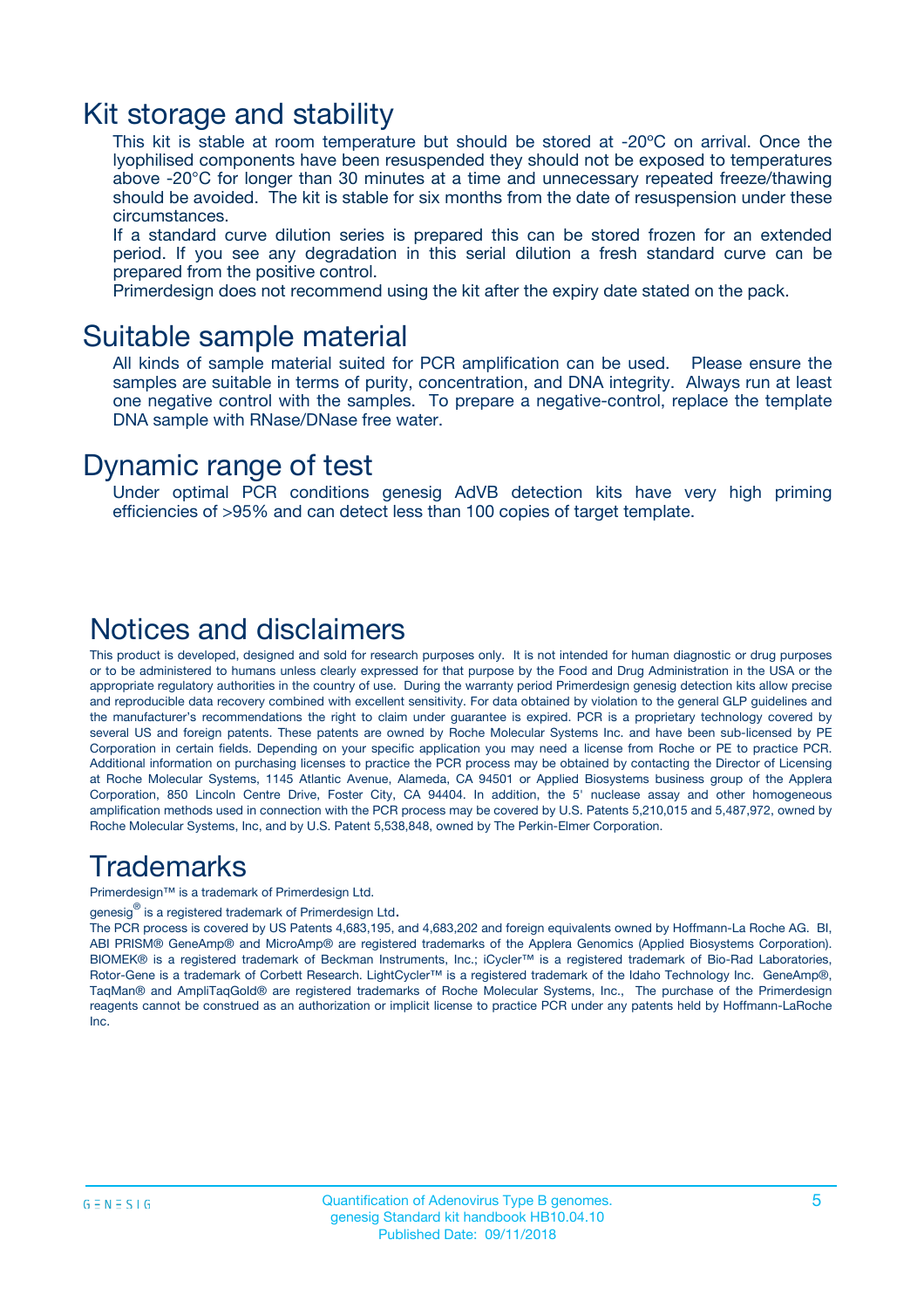### Principles of the test

#### **Real-time PCR**

A AdVB specific primer and probe mix is provided and this can be detected through the FAM channel.

The primer and probe mix provided exploits the so-called TaqMan® principle. During PCR amplification, forward and reverse primers hybridize to the AdVB DNA. A fluorogenic probe is included in the same reaction mixture which consists of a DNA probe labeled with a 5`-dye and a 3`-quencher. During PCR amplification, the probe is cleaved and the reporter dye and quencher are separated. The resulting increase in fluorescence can be detected on a range of qPCR platforms.

#### **Positive control**

For copy number determination and as a positive control for the PCR set up, the kit contains a positive control template. This can be used to generate a standard curve of AdVB copy number / Cq value. Alternatively the positive control can be used at a single dilution where full quantitative analysis of the samples is not required. Each time the kit is used, at least one positive control reaction must be included in the run. A positive result indicates that the primers and probes for detecting the target AdVB gene worked properly in that particular experimental scenario. If a negative result is obtained the test results are invalid and must be repeated. Care should be taken to ensure that the positive control does not contaminate any other kit component which would lead to false-positive results. This can be achieved by handling this component in a Post PCR environment. Care should also be taken to avoid cross-contamination of other samples when adding the positive control to the run. This can be avoided by sealing all other samples and negative controls before pipetting the positive control into the positive control well.

#### **Negative control**

To validate any positive findings a negative control reaction should be included every time the kit is used. For this reaction the RNase/DNase free water should be used instead of template. A negative result indicates that the reagents have not become contaminated while setting up the run.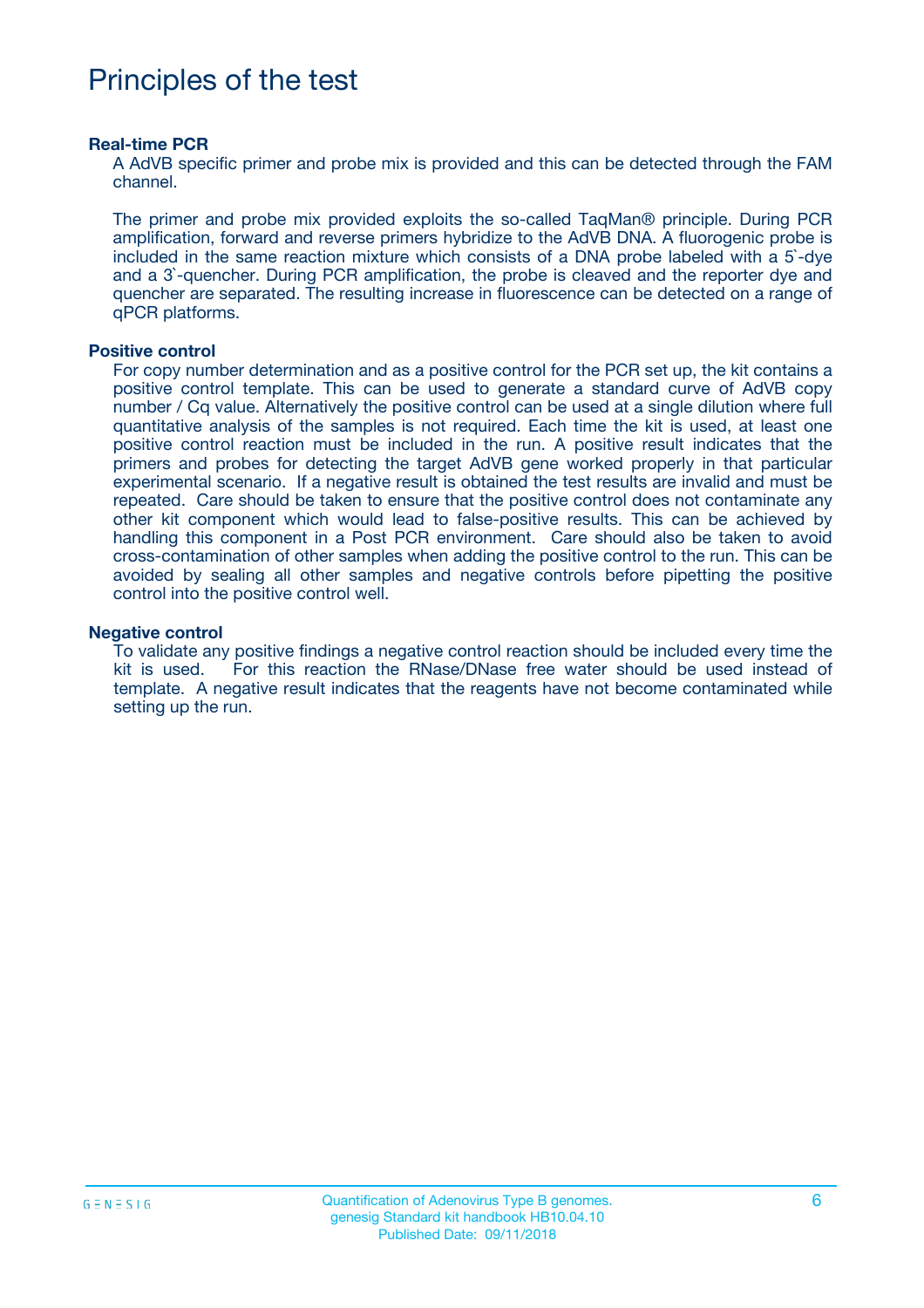### Resuspension protocol

To minimize the risk of contamination with foreign DNA, we recommend that all pipetting be performed in a PCR clean environment. Ideally this would be a designated PCR lab or PCR cabinet. Filter tips are recommended for all pipetting steps.

#### **1. Pulse-spin each tube in a centrifuge before opening.**

This will ensure lyophilised primer and probe mix is in the base of the tube and is not spilt upon opening the tube.

**2. Resuspend the kit components in the RNase/DNase free water supplied, according to the table below.**

To ensure complete resuspension, vortex each tube thoroughly.

| Component - resuspend in water<br>Volume |        |
|------------------------------------------|--------|
| <b>Pre-PCR pack</b>                      |        |
| AdVB primer/probe mix (BROWN)            | 165 ul |

#### **3. Resuspend the positive control template in the template preparation buffer supplied, according to the table below:**

To ensure complete resuspension, vortex the tube thoroughly.

| Component - resuspend in template preparation buffer | <b>Nolume</b> |
|------------------------------------------------------|---------------|
| <b>Post-PCR heat-sealed foil</b>                     |               |
| AdVB Positive Control Template (RED) *               | 500 µl        |

\* This component contains high copy number template and is a VERY significant contamination risk. It must be opened and handled in a separate laboratory environment, away from the other components.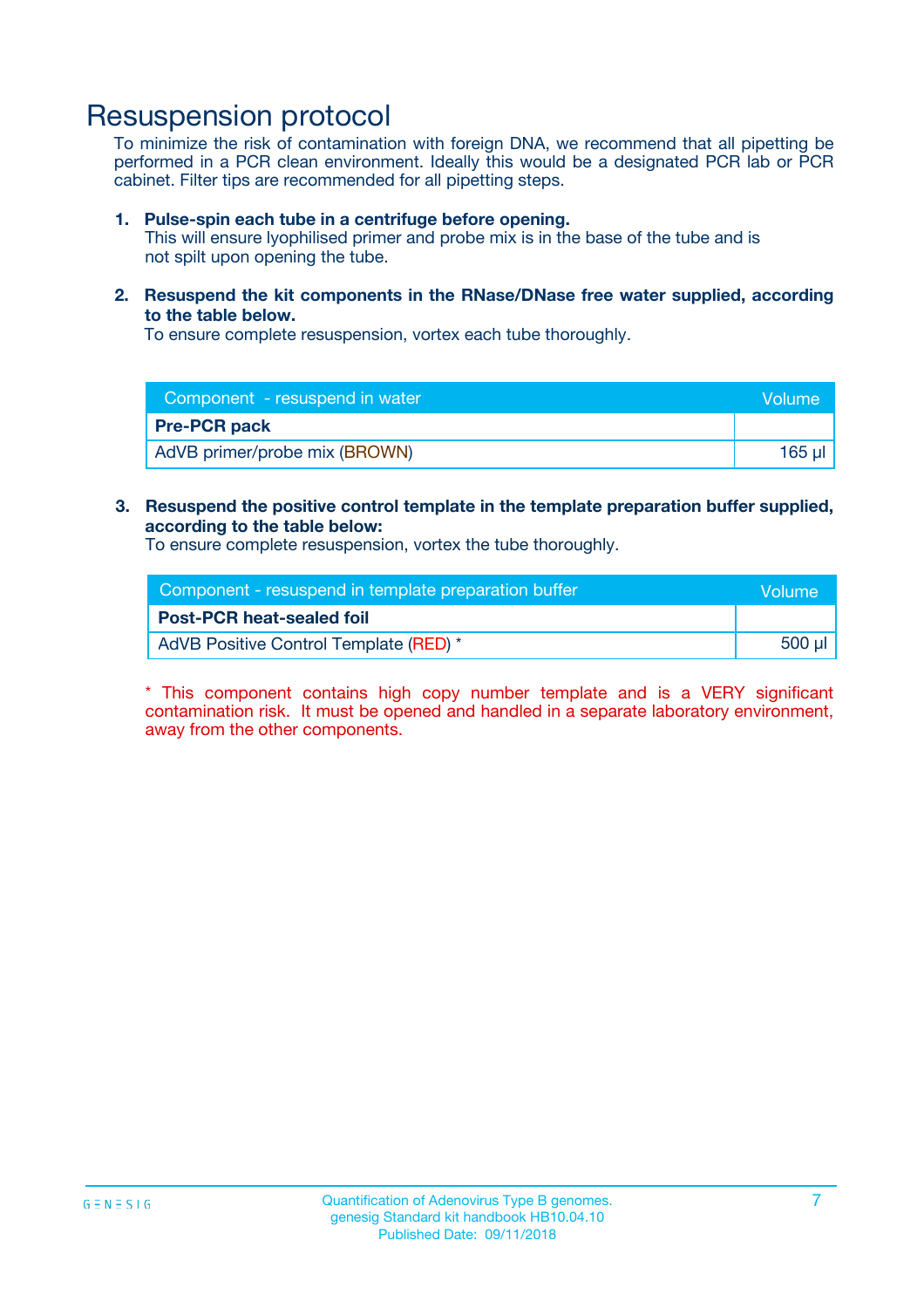### qPCR detection protocol

**1. For each DNA sample prepare a reaction mix according to the table below:** Include sufficient reactions for positive and negative controls.

| Component                                 | Volume           |
|-------------------------------------------|------------------|
| oasig or PrecisionPLUS 2X qPCR Master Mix | 10 $\mu$         |
| AdVB primer/probe mix (BROWN)             | 1 $\mu$          |
| <b>RNase/DNase free water (WHITE)</b>     | $4 \mu$          |
| <b>Final Volume</b>                       | 15 <sub>ul</sub> |

- **2. Pipette 15µl of this mix into each well according to your qPCR experimental plate set up.**
- **3. Prepare DNA templates for each of your samples.**
- **4. Pipette 5µl of DNA template into each well, according to your experimental plate set up.**

For negative control wells use 5µl of RNase/DNase free water. The final volume in each well is 20µl.

**5. If a standard curve is included for quantitative analysis, prepare a reaction mix according to the table below:**

| Component                                 | Volume          |
|-------------------------------------------|-----------------|
| oasig or PrecisionPLUS 2X qPCR Master Mix | 10 µl           |
| AdVB primer/probe mix (BROWN)             | 1 µI            |
| <b>RNase/DNase free water (WHITE)</b>     | $4 \mu$         |
| <b>Final Volume</b>                       | 15 <sub>µ</sub> |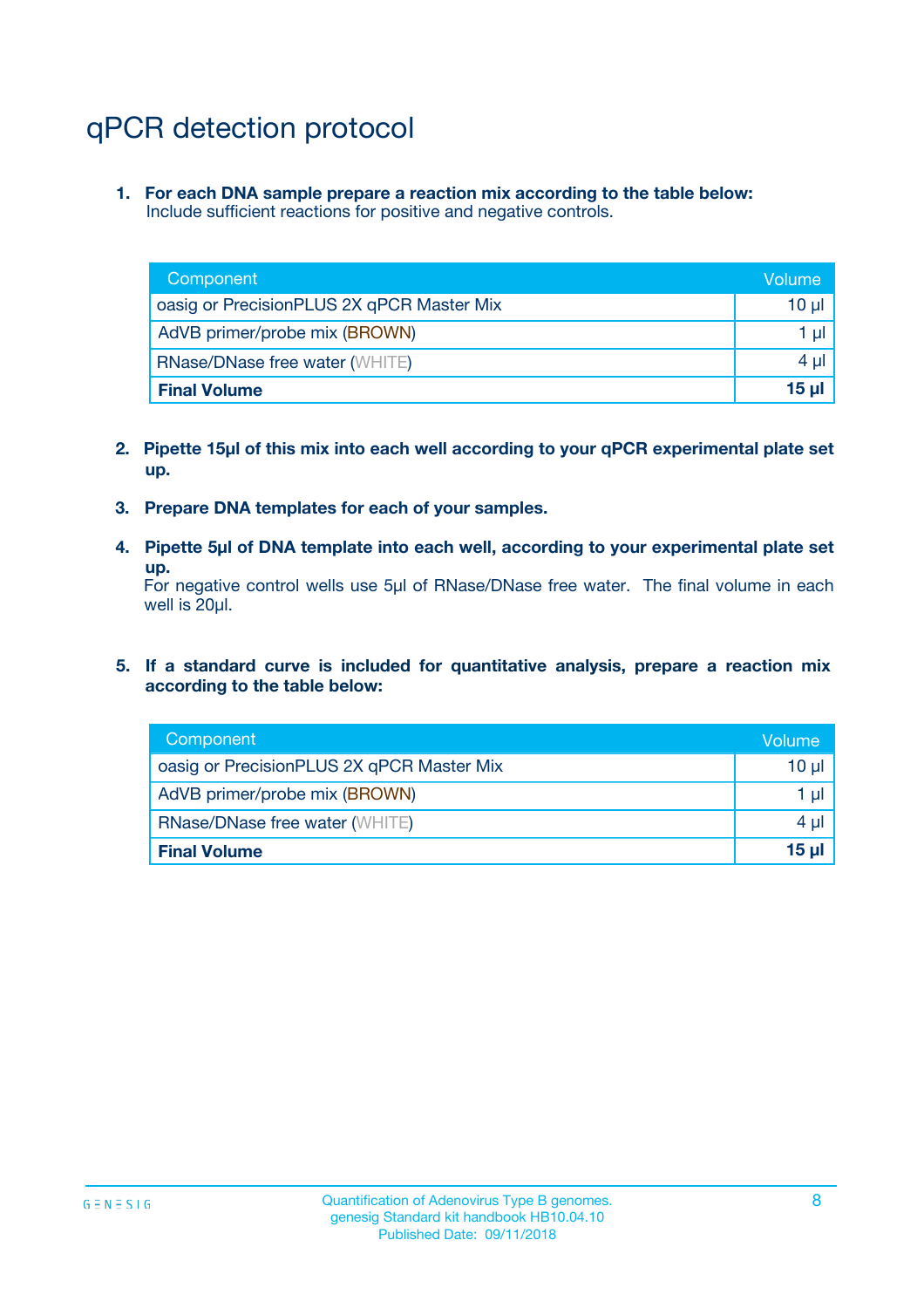#### **6. Preparation of a standard curve dilution series.**

- 1) Pipette 90µl of template preparation buffer into 5 tubes and label 2-6
- 2) Pipette 10µl of Positive Control Template (RED) into tube 2
- 3) Vortex thoroughly
- 4) Change pipette tip and pipette 10µl from tube 2 into tube 3
- 5) Vortex thoroughly

Repeat steps 4 and 5 to complete the dilution series

| <b>Standard Curve</b>         | <b>Copy Number</b>     |
|-------------------------------|------------------------|
| Tube 1 Positive control (RED) | $2 \times 10^5$ per µl |
| Tube 2                        | $2 \times 10^4$ per µl |
| Tube 3                        | $2 \times 10^3$ per µl |
| Tube 4                        | $2 \times 10^2$ per µl |
| Tube 5                        | 20 per µl              |
| Tube 6                        | 2 per ul               |

7. Pipette 5µl of standard template into each well for the standard curve according to your experimental plate set up.

The final volume in each well is 20µl.

### qPCR amplification protocol

Amplification conditions using oasig or PrecisionPLUS2X qPCR Master Mix.

|             | <b>Step</b>       | <b>Time</b>     | Temp    |
|-------------|-------------------|-----------------|---------|
|             | Enzyme activation | 2 min           | 95 °C   |
| Cycling x50 | Denaturation      | 10 <sub>s</sub> | 95 $°C$ |
|             | DATA COLLECTION * | 60 s            | 60 °C   |

\* Fluorogenic data should be collected during this step through the FAM channel